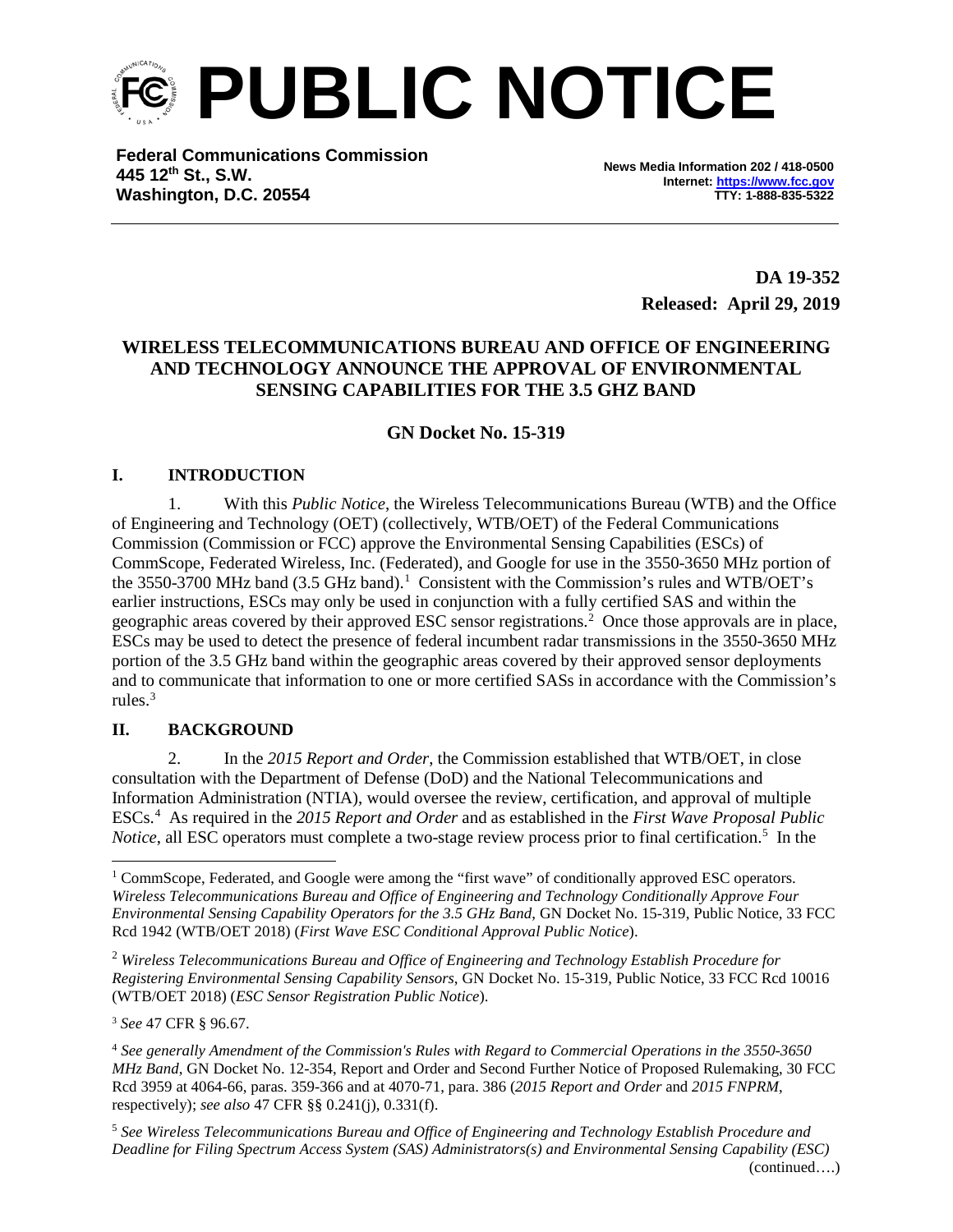first stage, prospective ESC operators must submit a proposal describing their SAS and/or ESC. Once the Commission has reviewed and conditionally approved these proposals, prospective ESC operators may submit their ESCs for the second stage of the certification process, which involves laboratory testing and sensor registration.<sup>[6](#page-1-1)</sup> Laboratory testing is intended to ensure that all aspects of the ESC operate properly and in compliance with the Commission's rules. The second stage of the review process also includes sensor registration and evaluation of an ESC operator's coverage plan for each geographic area of operation. An ESC operator must submit proposed coverage plans describing the given geographic regions and information pertaining to any dynamic protection areas (DPAs) covered by its sensor deployment, and it must secure approval of these coverage plans prior to operating an ESC within the covered geographic area. [7](#page-1-2)

3. Consistent with the process described above, on December 16, 2015, WTB/OET released a Public Notice that invited proposals from prospective ESC operators and described the path to final certification of an ESC.<sup>[8](#page-1-3)</sup> The "first wave" of proposals were due May 16, 2016, and as of that date, six parties submitted proposals to act as an ESC operator.<sup>[9](#page-1-4)</sup> WTB/OET conditionally approved the first wave of ESC operator proposals on February 21, 2018.<sup>[10](#page-1-5)</sup> In November 2017 and June 2018, NTIA released technical memoranda that describe the procedures for laboratory testing of ESC sensors.<sup>[11](#page-1-6)</sup>

4. The Institute for Telecommunication Sciences (ITS), NTIA's research and development arm, began testing the ESCs submitted by CommScope, Federated, and Google on October 29, 2018.[12](#page-1-7)  After ITS completed its laboratory testing, it drafted ESC laboratory test reports, which CommScope,

<span id="page-1-0"></span>(Continued from previous page)

*Operator(s) Applications*, GN Docket No. 15-319, Public Notice, 30 FCC Rcd 14170, 14174-77 (WTB/OET 2015) (*First Wave Proposal Public Notice*).

<span id="page-1-1"></span><sup>6</sup> *See 2015 Report and Order,* 30 FCC Rcd at 4067, para. 372 (noting that final compliance testing phase can include a public testing period, testing of protections for incumbent systems, and field trials); *see also First Wave Proposal Public Notice,* 30 FCC Rcd at 14171.

<span id="page-1-2"></span><sup>7</sup> *ESC Sensor Registration Public Notice*. DPAs are pre-defined protection areas that extend beyond the coastline or that enclose a protected terrestrial radar facility, which may be activated or deactivated as necessary to protect DoD radar systems. *Promoting Investment in the 3550-3700 MHz Band*, GN Docket No. 17-258, Order, 33 FCC Rcd 4987 (WTB/OET 2018).

<span id="page-1-3"></span><sup>8</sup> *See First Wave Proposal Public Notice*. The Public Notice also sets forth the procedure to submit SAS Administrator proposals.

<span id="page-1-4"></span><sup>9</sup> *First Wave ESC Conditional Approval Public Notice*, 33 FCC Rcd at 1943, para. 5.

<span id="page-1-5"></span><sup>10</sup> *Id*.

<span id="page-1-6"></span><sup>11</sup> Frank H. Sanders, NTIA Technical Memorandum 18-527 Procedures for Laboratory Testing Environmental Sensing Capability Sensor Devices (2017), https://www.its.bldrdoc.gov/publications/3184.aspx (NTIA ESC Testing Procedures); Frank H. Sanders, NTIA Technical Memorandum 18-534 Further Procedures for Laboratory Testing of Environmental Sensing Capability Sensor Devices (2018), https://www.its.bldrdoc.gov/publications/3207.aspx. While these documents are not comprehensive of all publicly available guidance addressing ESC design and testing issues, they provide an accurate description of the testing procedures that were used to test ESCs prior to final certification. *See also* Frank H. Sanders, NTIA Technical Memorandum 18-256 Distinction Between Radar Declaration and Pulse Detection in 3.5 GHz Spectrum Sharing Systems (2017), https://www.its.bldrdoc.gov/publications/3182.aspx.

<span id="page-1-7"></span><sup>12</sup> CommScope announced in October 2018 that Google and CommScope entered into a joint partnership to operate an ESC. Press Release, CommScope, CommScope and Google Team Up to Drive CBRS Forward (Oct. 18, 2018), https://www.commscope.com/NewsCenter/PressReleases/CommScope-and-Google-Team-Up-to-Drive-CBRS-Forward/.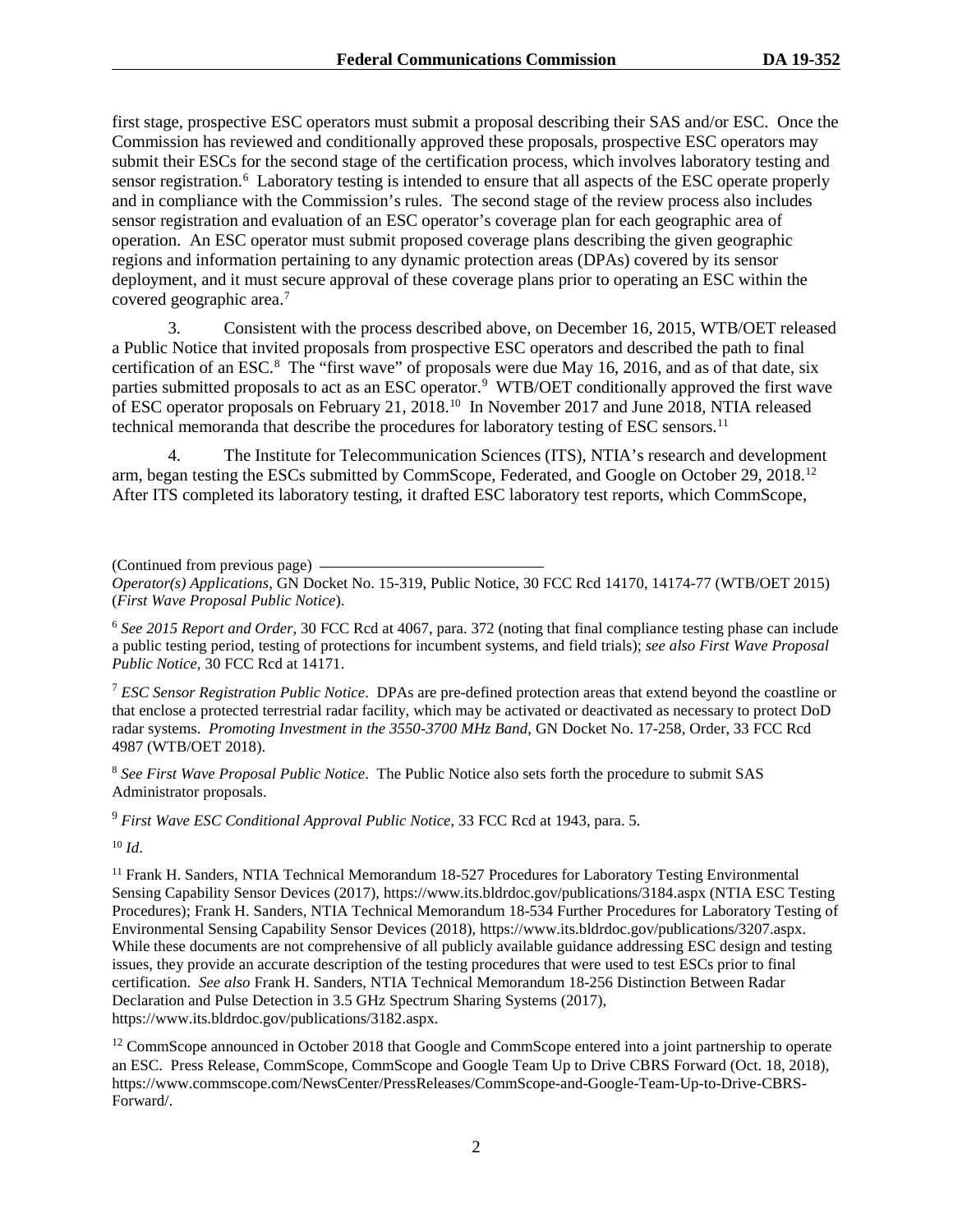Federated, and Google submitted for the Commission's review.<sup>[13](#page-2-0)</sup> WTB/OET, in coordination with NTIA and DoD, have reviewed these reports in detail. Based on the information contained therein, we approve the ESCs of CommScope, Federated, and Google for commercial operation subject to the ongoing compliance obligations in our rules and set forth herein.

# **III. DISCUSSION**

5. Based on our review of the ESC proposals and laboratory test reports, WTB/OET certifies the ESCs of CommScope, Federated, and Google for commercial operation subject to the ongoing compliance obligations in our rules and set forth below. CommScope, Federated, and Google have demonstrated the technical capability, as required by the *First Wave Proposal Public Notice*, to operate their respective ESCs properly and in compliance with the Commission's rules. These ESCs may operate in areas covered by registered and approved ESC sensors<sup>14</sup> subject to the following compliance obligations, which remain generally consistent with those described in the *First Wave ESC Conditional Approval Public Notice*: [15](#page-2-2)

- Each ESC operator must continue to comply with all current and future Commission rules, as well as all instructions issued by WTB/OET consistent with Sections 0.241(j) and 0.331(f) of the Commission's rules<sup>16</sup> and procedures applicable to ESCs.<sup>[17](#page-2-4)</sup> Each ESC operator must also comply with requests for additional information from the Commission or WTB/OET.
- If an ESC operator relies on third party or proprietary specifications or standards for its proposed ESC, it must update its filings to clearly identify any new or altered standards relied upon after the ESC is approved for commercial operation. All such specifications and standards will be reviewed by WTB/OET to ensure consistency with the Commission's rules.[18](#page-2-5)
- If an ESC operator makes substantive changes to its system (for example, when the ESC operator proposes to use a new RF sensor or sensor configuration not identical to that previously certified or makes alterations to cover a new or modified DPA), the ESC operator must supplement or amend its filings in GN Docket No. 15-319 to reflect these changes. If WTB/OET determine that additional testing is needed to verify that the modified ESC complies with applicable Commission rules and guidance, the ESC operator must submit its system for testing before using the new or modified system features. Upon request, the ESC operator must provide external testing interfaces to enable WTB/OET, in collaboration with NTIA and DoD, to verify that the proposed modifications comply with the relevant rules as specified by the Commission.

<span id="page-2-4"></span><sup>17</sup> *See, e.g.,* 47 CFR § 96.67.

<span id="page-2-0"></span> <sup>13</sup> *See* Performance Certification Results for a 3.5 GHz Environmental Sensing Capability (ESC) Sensor Provided for Testing by Google LLC and CommScope, Inc., GN Docket No. 15-319 (filed Mar. 7, 2019) (submitted by CommScope); Performance Certification Results for a 3.5 GHz Environmental Sensing Capability Sensor Provided for Testing by Federated Wireless, GN Docket No. 15-319 (filed Mar. 13, 2019); Performance Certification Results for a 3.5 GHz Environmental Sensing Capability Sensor Provided for Testing by Google LLC and CommScope, Inc, GN Docket No. 15-319 (filed Mar. 7, 2019).

<span id="page-2-1"></span><sup>14</sup> *ESC Sensor Registration Public Notice*.

<span id="page-2-2"></span><sup>&</sup>lt;sup>15</sup> See First Wave ESC Conditional Approval Public Notice, 33 FCC Rcd at 1944, para. 6.

<span id="page-2-3"></span><sup>&</sup>lt;sup>16</sup> See 47 CFR §§ 0.241(j), 0.1331(f) (delegating authority to WTB/OET to oversee the ESC approval process and facilitate the testing and development of multiple ESC operators).

<span id="page-2-5"></span><sup>&</sup>lt;sup>18</sup> To the extent that the ESC operator later incorporates any future WinnForum standards or any revisions to existing WinnForum standards into its system, such standards and revisions must also be consistent with Commission rules.